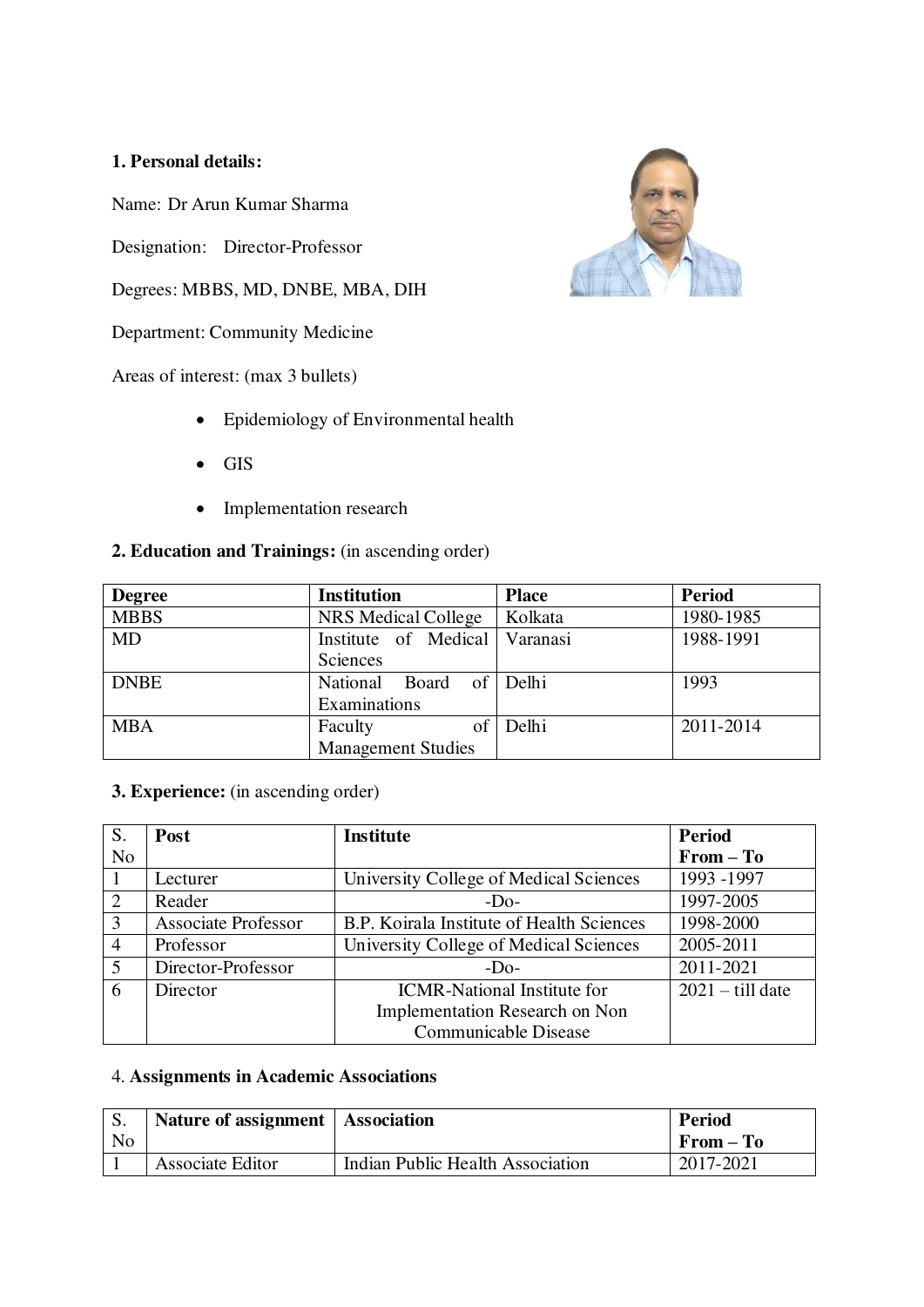| President | Society for Indoor Environment |  |
|-----------|--------------------------------|--|
|           |                                |  |

## **5. Awards and Honours**

- Short term fellowship to Department of Spatial Epidemiology, College of Veterinary Medicine, University of Illinois, Urbana-Champain, Il, USA. Awarded by Department of Health Research, Ministry of Health & Family Welfare, Govt. of India. (March-May 2015).
- Penn Rockefeller scholarship, University of Pennsylvania, USA. 2010. Awarded by Rockefeller Foundation, USA.
- Hubert H. Humphrey Fellow, Johns Hopkins Bloomberg School of Public Health, Baltimore, USA. 2004-05. Awarded by Federal Govt. of USA.WHO/NIDA/CPDD International Travelling Fellowship 2002. Awarded by WHO.

## **6. Projects**

## **a. Ongoing**

 **b. Completed** 

| S.             | $\mathbf{v}$ , compreted<br><b>Title</b> | <b>Funding</b> | <b>Period</b> | <b>Grant</b> in Rs |
|----------------|------------------------------------------|----------------|---------------|--------------------|
| N <sub>o</sub> |                                          | agency         | From - To     |                    |
| 1              | <b>Spatio-Temporal</b>                   | Departme       | 2016-2019     | Rs. 32 lakh        |
|                | Epidemiology of                          | nt of          |               |                    |
|                | <b>Chronic Respiratory</b>               | Health         |               |                    |
|                | <b>Illnesses in Urban</b>                | Research,      |               |                    |
|                | <b>Indian Settlements</b>                | GoI            |               |                    |
|                | (STEPCRUISE).                            |                |               |                    |
| $\overline{2}$ | <b>Application of</b>                    | Universit      | 2012-2015     | Rs. 9 lakhs        |
|                | <b>Geographic Information</b>            | y Grants       |               |                    |
|                | System in the study of                   | Commiss        |               |                    |
|                | <b>Chronic Pulmonary</b>                 | ion            |               |                    |
|                | diseases in a district of                |                |               |                    |
|                | North India.                             |                |               |                    |
| 3              | <b>Monitoring Indoor air</b>             |                | 2017-2020     |                    |
|                | <b>Pollution and assessing</b>           |                |               |                    |
|                | it's human health                        |                |               |                    |
|                | impacts in a university                  |                |               |                    |
|                | campus                                   |                |               |                    |
| 4              | Impact of                                |                | 2015-2018     |                    |
|                | environmental                            |                |               |                    |
|                | bioaerosol pollution on                  |                |               |                    |
|                | human health: a case                     |                |               |                    |
|                | control study of                         |                |               |                    |
|                | exacerbation of COPD                     |                |               |                    |
|                | in North Indian                          |                |               |                    |
|                | Population.                              |                |               |                    |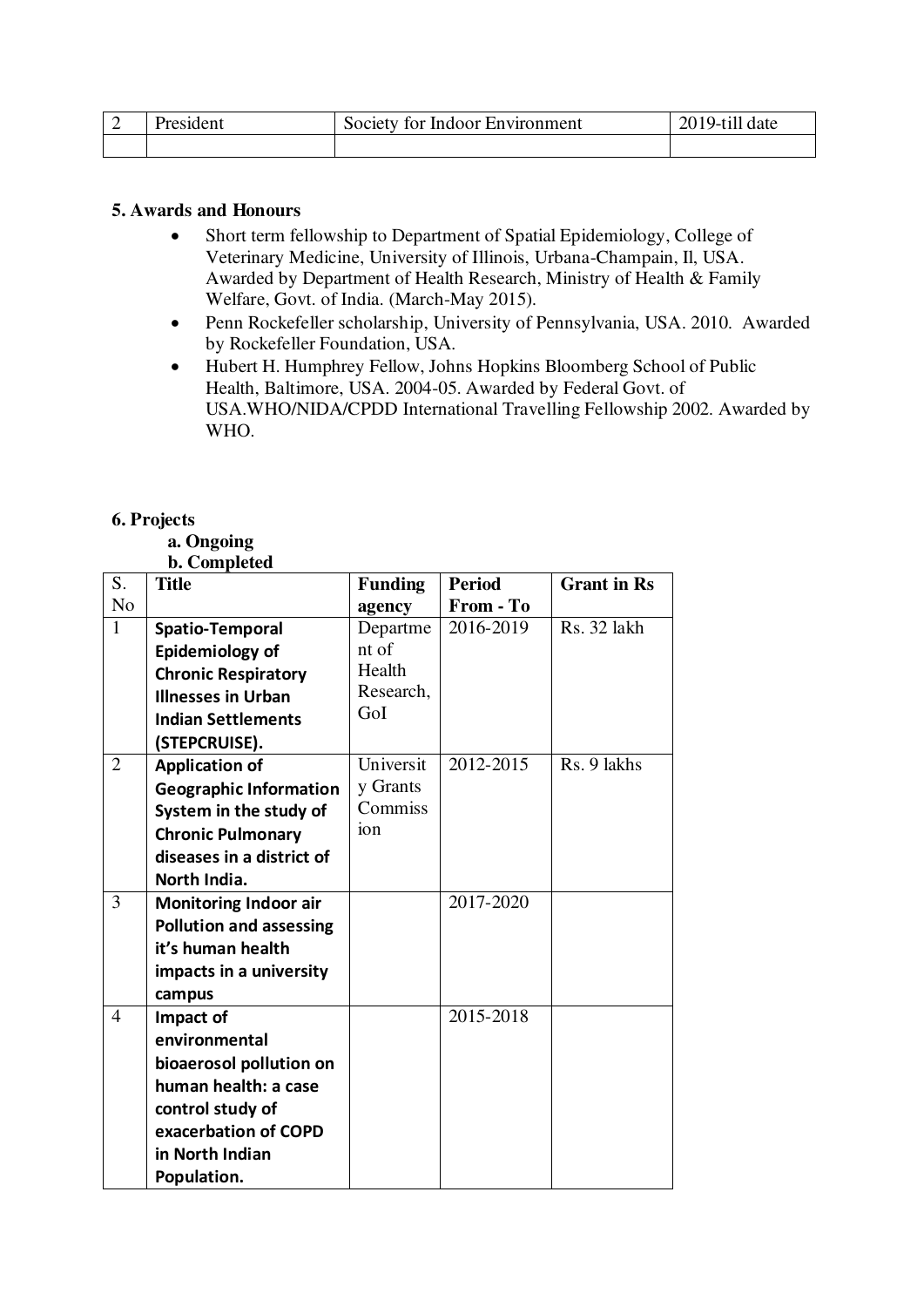# **7. Publications\*:**

## **a. Indexed journals**

- 1. AK Sharma. Manpower planning in public health: what do we need to do? Ind J Pub Hlth 2013; 57(2): 57-58.
- 2. Vikram K, AK Sharma, A T Kannan. Determinants of Janani Suraksha Yojana utilization in urban slum population of trans Yamuna area of Delhi. Indian J Med Res 2013; 138 (3): 340-46.
- 3. AK Sharma. Telemedicine: A technology in waiting. Indian J Public Health 2011;55:286-8.
- 4. AK Sharma, S Singh, S Meena, A T Kannan. Impact of NGO Run Mid Day Meal Program On Nutrition Status And Growth Of Primary School Children. Indian J Pediatrics 2010; 77:763-770.
- 5. AK Sharma. National Rural Health Mission: Time to take stock. Indian J Community Med 2009; 34(3): 175-182.
- 6. AK Sharma, N Jha, P Pokhrel et al. Community based medical education: The Nepal Experience. Indian J Community Medicine, 2007; 32(3): 195-7.
- 7. AK Sharma, R Sharma. Impact of mass media on knowledge about tuberculosis control among home makers in Delhi. Int J Tuberc Lung Dis. 2007; 11(8): 893-7.
- 8. AK Sharma, SK Bhasin, S Chaturvedi. Predictors of knowledge about malaria in India. J Vect Borne Dis September 2007: 44):189-197.
- 9. AK Sharma, S Bhardwaj, S Chaturvedi. Predictors of Hypertension in an urban Indian population. Indian Heart J. 2006: 58(2): 1-7.
- 10. AK Sharma, K Verma. Trial of labour in post caesarean pregnancy. Accepted for publication in J Indian Medical Association, Feb 2005.
- 11. AK Sharma, Deepika Shukla, AT Kannan. Dietery Intake of Adolescent School Girls in Delhi. Indian J Comm Med 2005; 30(1):8-10.
- 12. AK Sharma, O P Aggarwal, K K Dubey. Sexual behavior of drug users: Is it different ? Prev Med 2002; 34:512-515.
- 13. AK Sharma, Kavita Verma, A T Kannan. Determinants of teenage pregnancy in Nepal. Ind J Pediatr 2002; 69:19-22.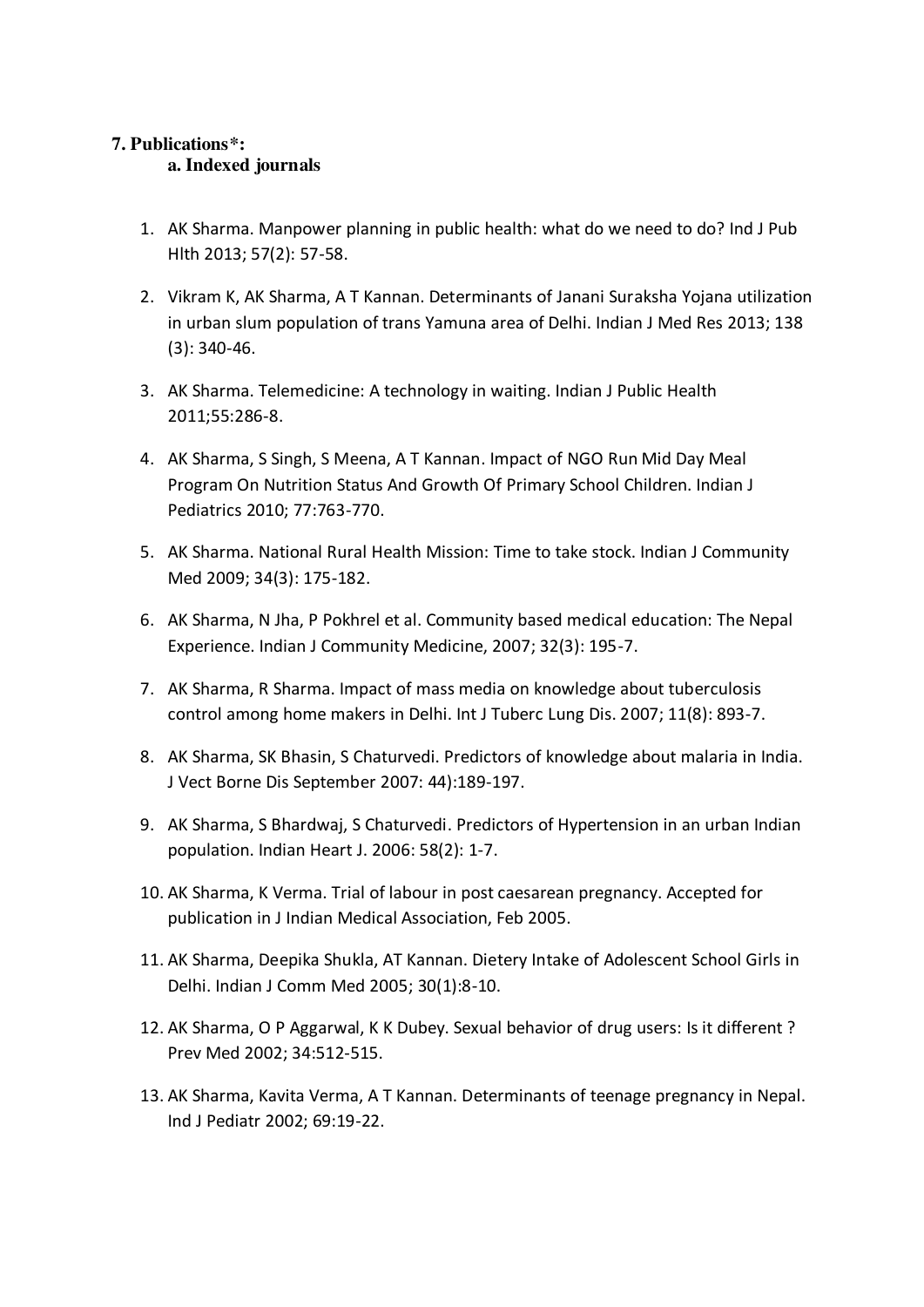- 14. AK Sharma, Kavita Verma, A T Kannan. Pregnancy in adolescents: a study of risks and outcome in eastern Nepal. Ind Pediatr 2001; 38:13-17.
- 15. AK Sharma, Anita Gupta, OP Aggarwal. High risk sexual behaviour of working women in Delhi. Ind J Dermatol Venereol Leprol. 2001;67:21-24.
- 16. AK Sharma, DCS Reddy, RR Dwivedi. Descriptive epidemiology of acute respiratory infection among under five children in an urban slum area. Ind J Pub Hlth 1999; 43 (4): 156-59.
- 17. AK Sharma, et al. Pattern of contraceptive use by residents of a village in south Delhi. Ind J Pub Hlth 1997; 41(3): 75-78.
- 18. Anita Gupta, AK Sharma, AT Kannan. Fertility pattern and its determinants in a rural village of east Delhi. Ind J PSM 1997; 28(1&2).
- 19. P S Saravanamurthy, PY Raj, S Mishra, AK Sharma. Levels, trends and inter-regional variations in transfusion transmitted infection positivity among blood donors in India: Evidence from India's national HIV program. World J AIDS. 2015; 5:217-25.
- 20. C Grover, A Khurana, SN Bhattacharya, AK Sharma. Controlled trial comparing the efficacy of 88% phenol versus 10% sodium hydroxide for chemical matricectomy in the management of ingrown toenail. Indian J Dermatol Venerol Leprol. 2015; 81:472- 7.
- 21. A Bagaria, AK Sharma. A knowledge and practices study of health hazards among animal handlers in zoological gardens. Intl J Occup Safety Health. 2014; 4(1): 1-4.
- 22. N Gupta, AK Sharma, PP Singh, A Goyal, R Sao. Assessment of knowledge of harmful effects and exposure to recreational music in college students of Delhi: A cross sectional exploratory study. Indian J Otolaryngol Head & Neck Surg. 2014; 66(3): 254- 59.
- 23. Priscilla K, K Aggarwal, AK Sharma. Implementation of ICD 10: Constraints and difficulties of healthcare providers. National Medical J India, 2013; 26(2):115-16.
- 24. Kavita V, A T Kannan, O P Kalra, J K Gambhir, AK Sharma et al. Diabetes Self-Efficacy Strongly Influences Actual Control of Diabetes in Patients Attending a Tertiary Hospital in India. J Community Hlth. 2011, DOI: 10.1007/s10900-011-9496.
- 25. Saini NK, Agarwal S, Bhasin SK, Bhatia MS, Sharma AK. Prevalence of stress among resident doctors working in medical colleges of Delhi. Indian J Pub Health 2010 Oct-Dec; 54(4): 219-23.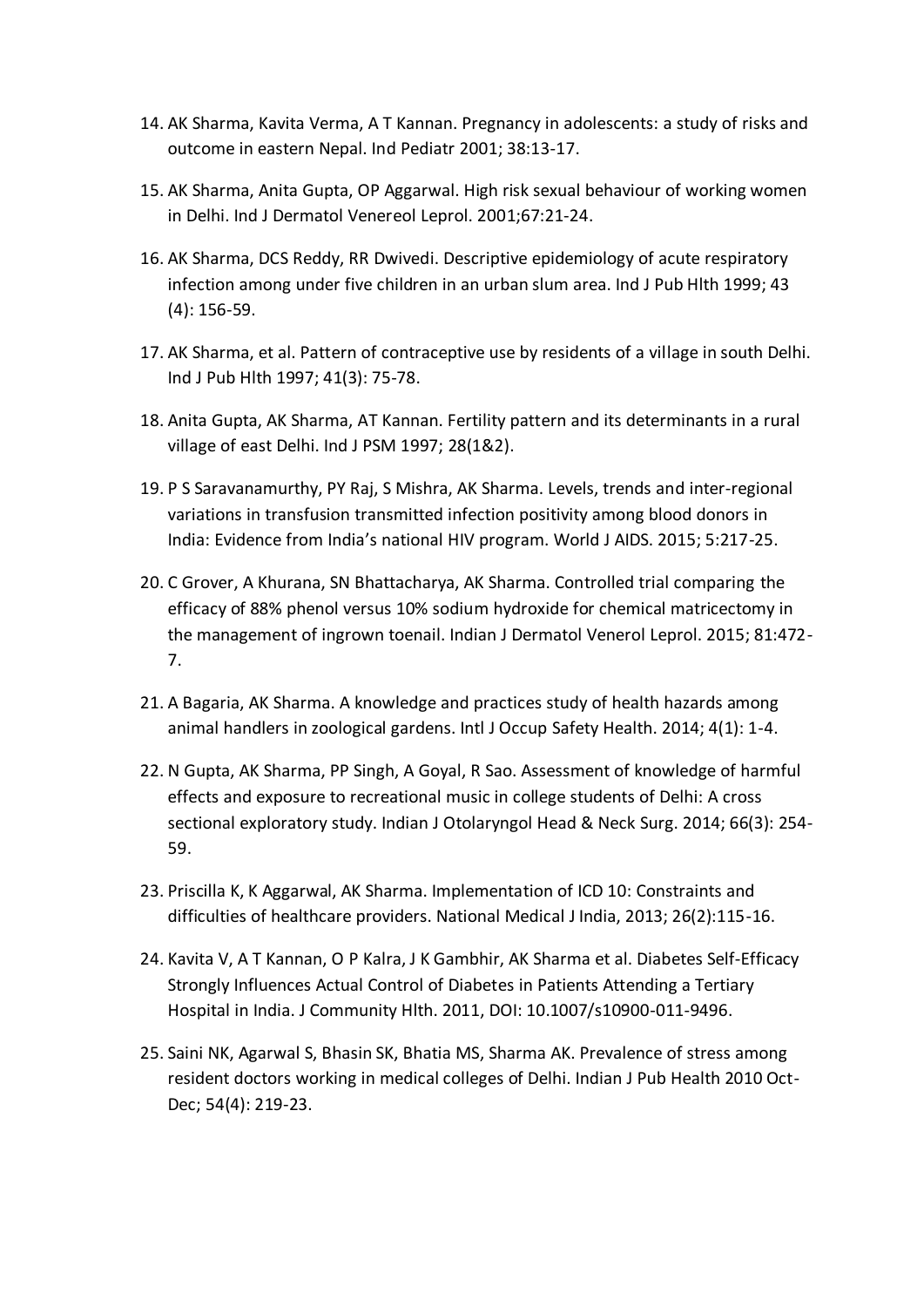- 26. G Kumar, AK Sharma, OP Rajoura. Evaluation of Computer Usage in Healthcare Among Private Practitioners of NCT Delhi, India. Stud Health Technol Inform. 2011 ;169 :960-4.
- 27. Neelima Gupta, AK Sharma, P P Singh. Generating an Evidence Base for Information, Education and Communication Needs of the Community Regarding Deafness: A Qualitative Study. Indian J Community Medicine 2010; 35(3):420-23.
- 28. SK Bhasin, OP Rajoura, AK Sharma et al. A high prevalence of cesarean section rate in east Delhi. Indian J Community Medicine, 2007; 32(3): 222-4.
- 29. OP Aggarwal, SK Bhasin, AK Sharma, P Chhabra, OP Rajoura. A new instrument (scale) for measuring the socio-economic status of a family: preliminary study. Ind J Comm Med 2005; 30(4):111-14.
- 30. P Gupta, A K Sharma, V G Ramachandran. Risk taking behavior and sexually transmitted diseases: A study among men. J Commun Dis. 2005; 37(1): 51-57.
- 31. P Chhabra, AK Sharma, Grover VL, Aggarwal OP. Prevalence of low birth weight and its determinants in an urban resettlement area of Delhi. Asia Pac J Public Health. 2004;16(2):95-8.
- 32. Kavita Verma, A Thomas, AK Sharma, A Dhar, V Bhambri. Maternal mortality in rural India: a hospital based, 10 year retrospective analysis. J Obstet Gynaecol Res 2001 Aug;27(4):183-7.
- 33. SK Bhasin, S Chaturvedi, AK Sharma, OP Aggarwal. Knowledge amongst adult population regarding vectors of malaria in 21 states of India. J Com Dis 2001; 33(4): 286-96.
- 34. OP Aggarwal, AK Sharma, P Chhabra. Study in sexuality of medical college Students in India. J Adol Hlth 2000; 26(3): 226-29. 10
- 35. S K Bhasin, AK Sharma, OP Aggarwal. Prevalence of helminthic infections in a resettlement colony of east Delhi. Ind J PSM 1998; 29(1&2):29-32.
- 36. N Dhingra-Kumar, AK Sharma, N Madan. Analysis of quality assurance programme for HIV screening in blood transfusion centres in Delhi. Bull WHO 1997; 75(3): 223- 28. 11

# **b. Other journals**

1. AK Sharma. A model action plan for use of telemedicine in Community Medicine departments. Indian J PSM, 2015; 46(2):1-2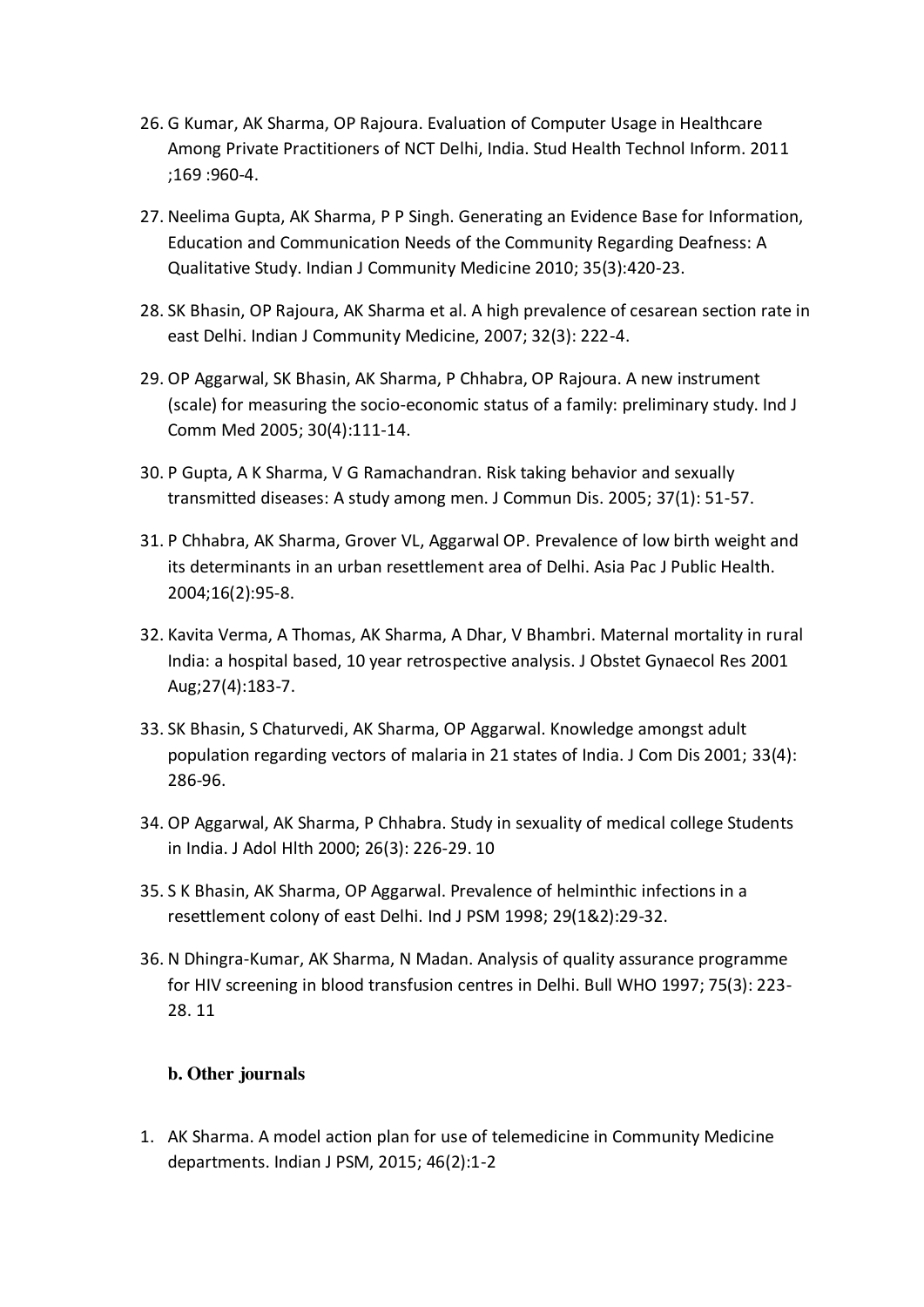- 2. AK Sharma. Sample size calculation for research studies in Ophthalmology. Cuurent Indian Eye Research. 2014; 2(1): 78-81.
- 3. P Bej, P Chhabra, AK Sharma, K Guleria. Determination of risk factors for pre eclampsia and eclampsia in a tertiary hospital of India: A case control study. J Family Med Prim Care, 2013; 2(4): 371-5.
- 4. AK Sharma, A Mittal, A A Monga, AK Gupta, A Gadpayle. Job satisfaction and its socio-demographic correlates among institutionally employed medical professionals. Indian J Prev Soc Med, 2013; 44 (1-2). Accepted for publication.
- 5. R Roy, AK Sharma. How do peers and family members influence smoking behavior of college students? Indian J Prev Soc Med, 2012; 43(1): 47-51.
- 6. AK Sharma, P Chhabra, P Gupta, OP Aggarwal, T Lyngdoh. Pregnancy in adolescents: A Community Based Study. Ind J PSM 2003. 34(1&2): 24-32.
- 7. AK Sharma, N Jha, V Ramachandran, M Shariff, AT Kannan, M Deb. Descriptive Epidemiology of a Gastroenteritis Outbreak in Sunsari District, Nepal. J Nepal Medical Association, 2002; 41(143): 383-87.
- 8. AK Sharma, SK Bhasin, VK Trikha, OP Aggarwal. A review of Family Welfare programme in Loni, Ghaziabad. Ind J PSM 2000; (3&4):68-73.
- 9. Anita Gupta, AK Sharma, A T Kannan. Factors influencing acceptance of contraceptive methods. Ind J Community Hlth, 1997; 9(1):39-42.
- 10. AK Sharma, OP Aggarwal, KK Dubey. Sulabh Shauchalaya: Is it a viable alternative ? In: Health Issues in Delhi. Eds: OP Aggarwal, A Indrayan, AK Sharma, Published by Dept. of Community Medicine, Uyniversity College of Medical Sciences, Delhi. 1995.
- 11. OP Aggrawal, AK Sharma. The impact of AIDS education on undergraduate medical students. Ind J PSM, 1994. (25) 3&4:132-7.
- 12. AK Sharma, Kamla Singh.A study of impact of immunisation education on adolescent school girls. Ind J of PSM, 1993: (23)3.
- 13. Editorial: Usefulness of KAP study. AK Sharma, SC Mohapatra. Ind J of PSM, 1992:  $22(1)$ .
- 14. S Sahay, VM Gupta, KP Shukla, AK Sharma. A note on the prevalence of obesity in female residing in women's hostel at Banaras Hindu University. Ind J of PSM, 1991:  $21(1)$ .

# **c. Book chapters**